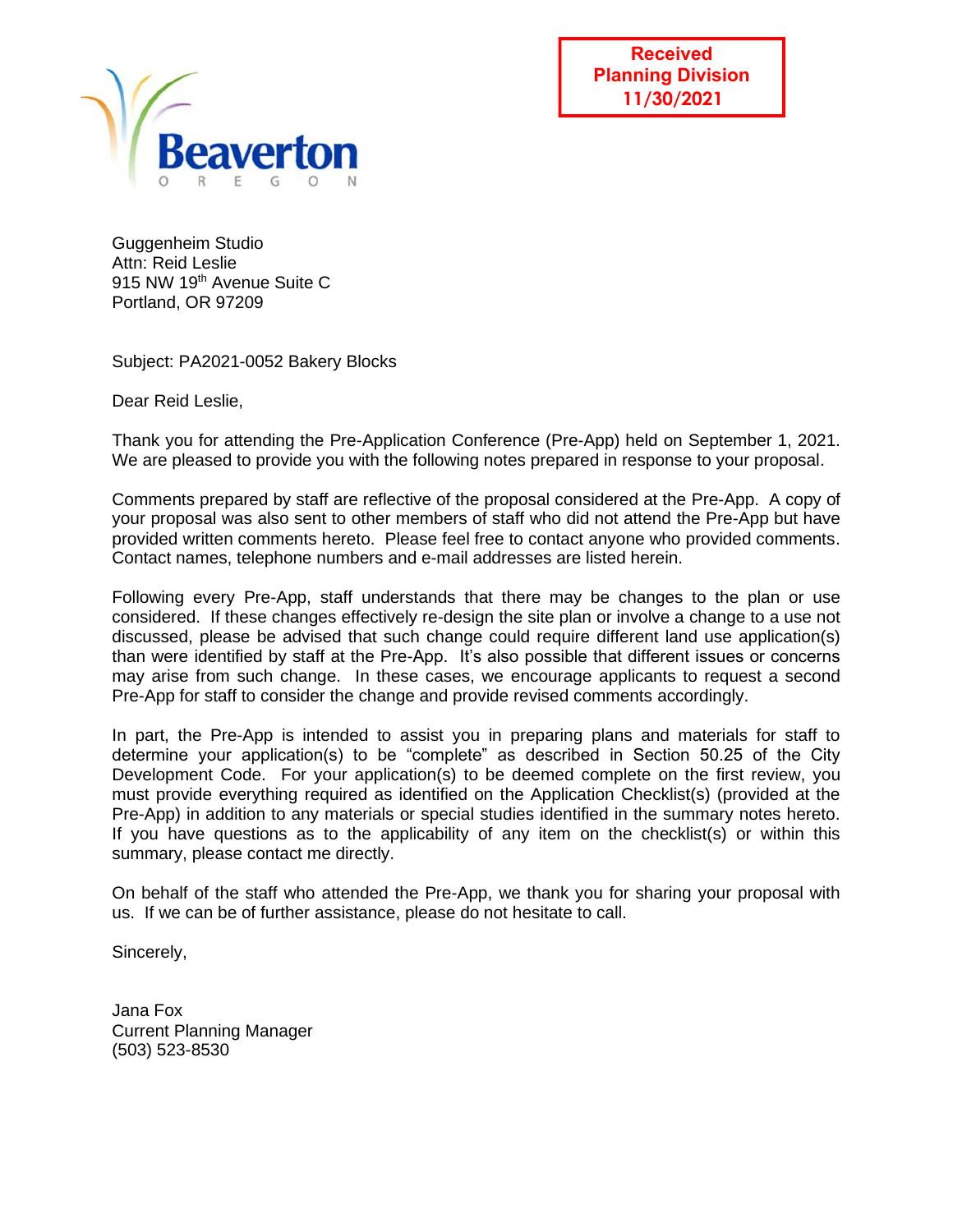# **PRE-APPLICATION CONFERENCE MEETING SUMMARY NOTES Prepared for**  PA2021-0052 – Bakery Blocks

The following pre-application notes have been prepared pursuant to Section 50.20 of the Beaverton Development Code. All applicable standards, guidelines and policies from the City Development Code, Comprehensive Plan and Engineering Design Manual and Standard Drawings identified herein are available for review on the City's web site at: [www.beavertonoregon.gov.](http://www.beavertonoregon.gov/) Copies of the Development Code and Comprehensive Plan are also available for review at the Planning Counter located within the Community Development Department. Copies of these documents are also available for purchase.

The following is intended to identify applicable code sections, requirements and key issues for your proposed development application. Items checked are to be considered relevant to your proposed development.

| <b>PRE-APPLICATION CONFERENCE DATE:</b><br>September 1, 2021 |                                                                                                          |  |  |  |
|--------------------------------------------------------------|----------------------------------------------------------------------------------------------------------|--|--|--|
| <b>PROJECT INFORMATION:</b>                                  |                                                                                                          |  |  |  |
| Project Name:                                                | PA2021-0052 Bakery Blocks                                                                                |  |  |  |
| <b>Project Description:</b>                                  | Alteration of a Historic Landmark: modification of a previous decision to keep<br>paneling on the porch. |  |  |  |
| Property/Deed Owner:                                         | KAD LLC re: Katharine Gerrish                                                                            |  |  |  |
| Site Address:                                                | 12375 SW Broadway Street                                                                                 |  |  |  |
| Tax Map and Lot:                                             | Tax Map 1S115BB, Tax Lots 06001                                                                          |  |  |  |
| Zoning:                                                      | Regional Center Old Town (RC-OT)                                                                         |  |  |  |
| Comp Plan Designation                                        | Downtown Regional Center (DRC)                                                                           |  |  |  |
| Site Size:                                                   | Approximately .05 Acres                                                                                  |  |  |  |
| <b>APPLICANT INFORMATION:</b>                                |                                                                                                          |  |  |  |
| Applicant's Name:                                            | KAD LLC                                                                                                  |  |  |  |
|                                                              | Attn: Katharine Gerrish                                                                                  |  |  |  |
| Applicant's Rep:                                             | Guggenheim Studio                                                                                        |  |  |  |
|                                                              | Attn: Reid Leslie                                                                                        |  |  |  |
| Phone / Fax:                                                 | Phone (503) 272-1566                                                                                     |  |  |  |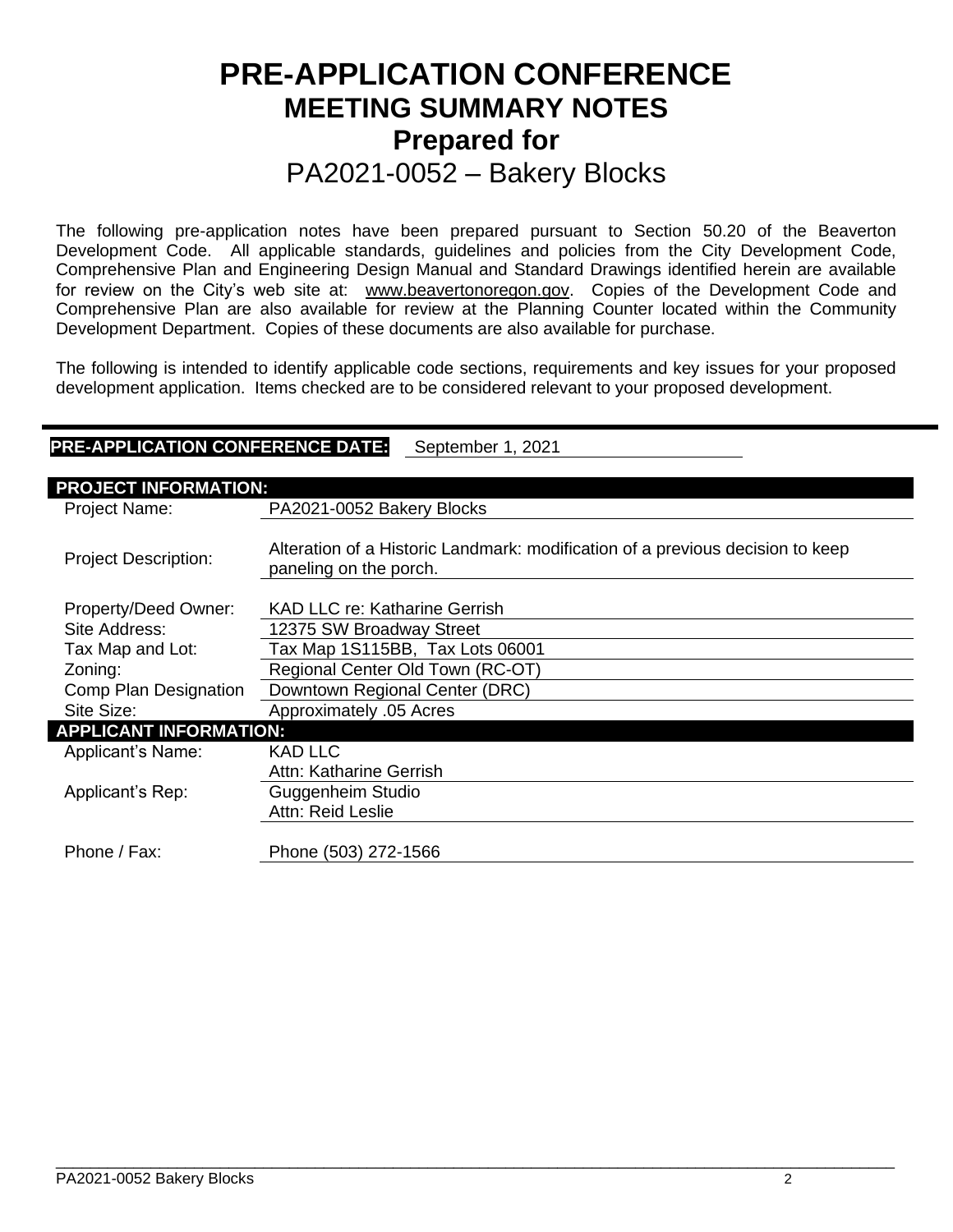#### **SECTION 50.15. CLASSIFICATION OF APPLICATIONS:**

Applications are subject to the procedure (Type) specified by the City Development Code. Per Section 50.15.2 of the Code, when an applicant submits more than one complete application for a given proposal, where each application addresses separate code requirements and the applications are subject to different procedure types, all of the applications are subject to the procedure type which requires the broadest notice and opportunity to participate. The application proposal is subject to a Type 3 procedure, subject to public hearing before the Planning Commission. Section 50.15.2 provides for consolidated processing of applications.

#### **SECTION 50.25 (APPLICATION COMPLETENESS):**

The completeness process is governed by Section 50.25 of the Development Code. The applicant is encouraged to contact staff to ask any questions or request clarification of any items found on the application checklists that were provided to the applicant at the time of the pre-application conference. In addition, the applicant should be aware that staff is not obligated to review any material submitted 14 days or later from the time the application has been deemed "complete" that is not accompanied with a continuance to provide staff the necessary time to review the new material.

#### **APPLICATION FEES:**

Based on the materials provided, the **potential** identified application fees (**land use only**) are as follows:

| Modification of a Decision - Historic Review: Alteration of a Landmark | \$1.049.49 |
|------------------------------------------------------------------------|------------|
| Downtown Design Review Compliance Letter                               | \$173.88   |

**See Key Issues/Considerations herein** for description of applications and associated process. Application fees are subject to change. The fees in effect at the time a complete application is received will control.

#### **SECTION 50.30 (NEIGHBORHOOD REVIEW MEETING):**

Based on the information presented at the pre-application, a Neighborhood Review Meeting is not required for a modification of a decision application.

#### **CHAPTER 20 (LAND USES):**

**Zoning: Section 70.03 Regional Center Old Town**, "The RC-OT District encompasses the City of Beaverton's original downtown, and is intended to maintain the mix of uses, scale of development, and appearance that are characteristic of this historically significant area while supporting existing and future businesses in moving toward and achieving the vision of the Regional Center."

Comments: In order for your application to be deemed "complete", the written narrative portion of the proposal is to address applicable Sections of Chapter 70. See Approval Criteria #10 of the Historic Review Alteration of a Landmark application.

 $\Box$ 

#### **CHAPTER 30 (NON-CONFORMING USES):**

Proposal subject to compliance to this chapter?  $\Box$  Yes  $\boxtimes$  No



#### **CHAPTER 40 (PERMITS & APPLICATIONS):**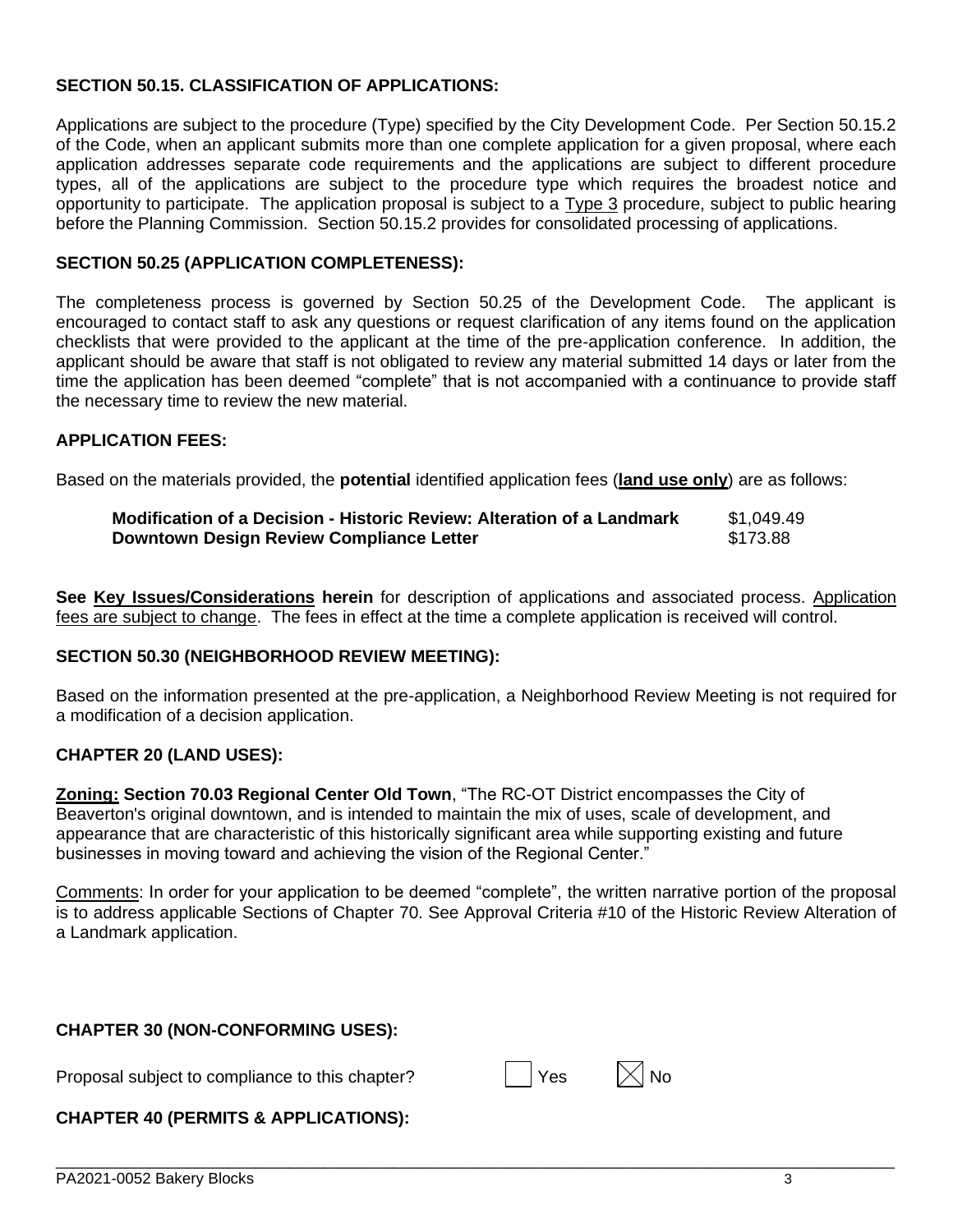| Yes |  |
|-----|--|

Applicable Application Type(s):

| <b>Application Description</b>                                               |            | <b>Code Reference</b> Application Type                 |
|------------------------------------------------------------------------------|------------|--------------------------------------------------------|
| Modification of a Decision -<br>Historic Review, Alteration of a<br>Landmark | 50.95      |                                                        |
| <b>Review</b><br>Design<br>Downtown<br><b>Compliance Letter</b>              | 40.23.15.1 | $\vert \times \vert$ Type 1   Type 2   Type 3   Type 4 |

"The purpose of Historic Review is to preserve, enhance, and perpetuate landmarks and districts which represent or reflect elements of the City's cultural, social, economic, and architectural history and to promote the use of historic districts and landmarks for the education, pleasure, housing and public welfare of the City's current and future citizens." BDC Section 40.35.05

*Threshold 1:* Changes to any aspect of the exterior appearance, including but not limited to, exterior finish materials, architectural detailing, and changes to window and door locations or dimensions.

"The purpose of Design Review is to promote Beaverton's commitment to the community's appearance, quality pedestrian environment, and aesthetic quality. It is intended that monotonous, drab, unsightly, dreary and inharmonious development will be discouraged. Design Review is also intended to conserve the City's natural amenities and visual character by ensuring that proposals are properly related to their sites and to their surroundings by encouraging compatible and complementary development." BDC Section 40.20.05

*Threshold 1:* Minor Design Changes to existing building or site including, but not limited to:

a. Façade Changes, except for changes in color.

Comments: **Please note that in order for your application to be deemed complete you will need to provide a written statement, supported by substantial evidence for all applicable approval criteria.**  Your application narrative will need to explain how and why the proposed application will meet the approval criteria for the land use applications identified above. Approval criteria and development regulations in effect at the time an application is received will control. Approval criteria and development regulations are subject to change.

## **CHAPTER 60 (SPECIAL REGULATIONS):**

The following special requirements when checked are applicable to your development. You should consult these special requirements in the preparation of written and plan information for a formal application:

| <b>Section 70.04 (Downtown Design Review</b><br><b>Standards and Guidelines)</b> | Section 60.07 (Drive-Up Window Facilities)     |
|----------------------------------------------------------------------------------|------------------------------------------------|
| Section 60.10 (Floodplain Regulations)                                           | Section 60.15 (Land Division Standards)        |
| Section 60.20 (Mobile & Manufactured Home<br>Regulations)                        | Section 60.25 (Off-Street Loading)             |
| Section 60.30 (Off-Street Parking)                                               | Section 60.33 (Park and Recreation Facilities) |
| Section 60.35 (Planned Unit Development)                                         | Section 60.40 (Sign Regulations)               |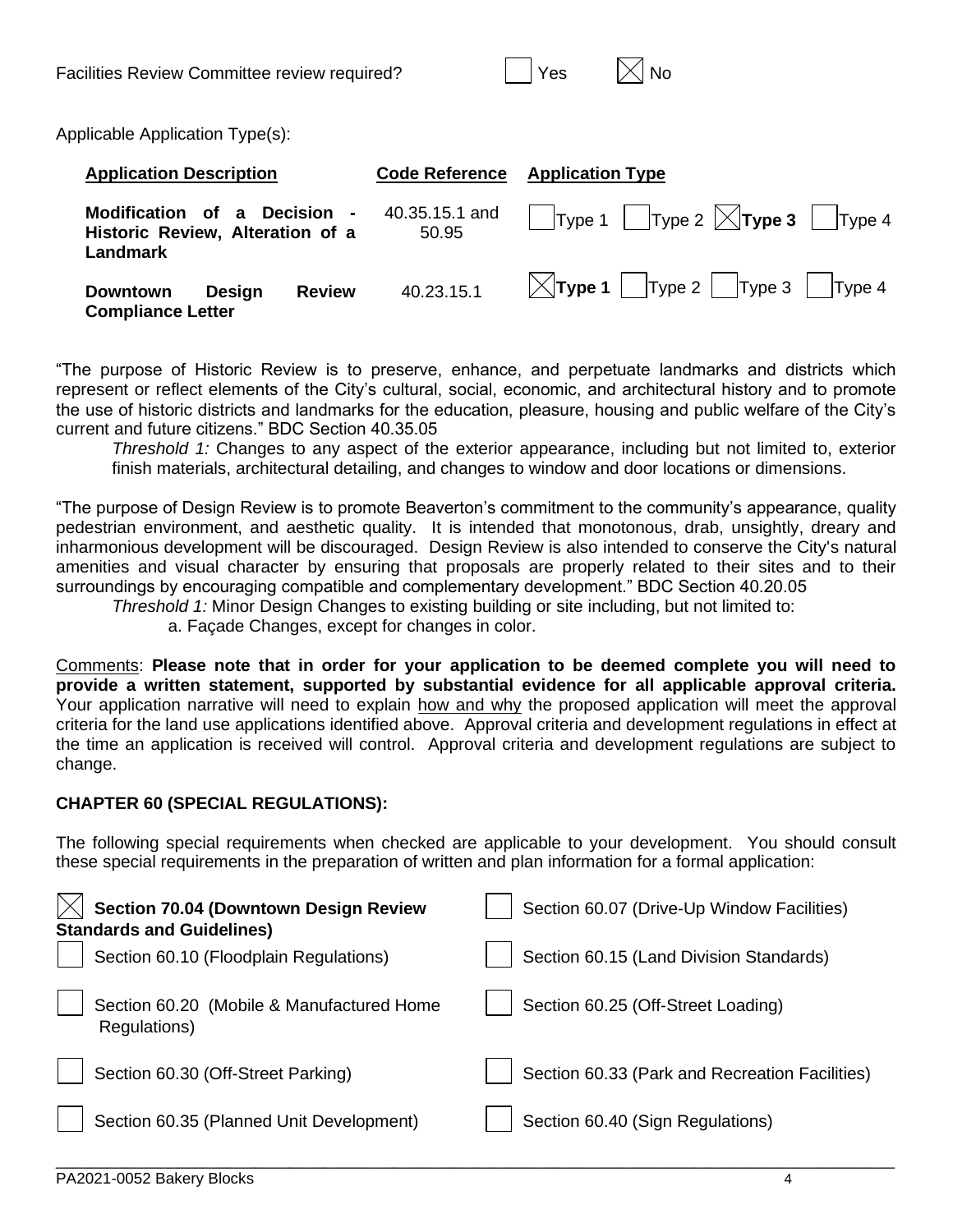| Section 60.45 (Solar Access Protection)   | Section 60.50 (Special Use Regulations)       |
|-------------------------------------------|-----------------------------------------------|
| Section 60.55 (Transportation Facilities) | $\vert$ Section 60.60 (Trees and Vegetation)  |
| Section 60.65 (Utility Undergrounding)    | Section 60.67 (Significant Natural Resources) |

Section 60.70 (Wireless Communication)

Comments: In order for the application(s) to be deemed complete, the applicant is to provide written analysis addressing how the proposal meets all applicable provisions/requirements as checked above, in addition to responding to the application approval criteria. Signs are subject to a separate application for Sign Permit through the City.

Proposal will also be subject to the City's Design Review Design Principles, Standards and Guidelines (60.05). Proposal is subject to the Approval Criteria for Type 3 Historic Review Alteration of a Landmark. See "Key Issues/Considerations" herein for additional information.

### **OTHER DEPARTMENT/AGENCY CONTACTS:**

Your project may require review by other City departments and outside agencies. Please plan to contact the following staff persons at the City of Beaverton or other agencies when their name is checked. In some instances, some or all of these staff persons may submit written comments for the pre-application conference. These comments may be discussed at the pre-application conference and will be attached to this summary.

#### Recommended **Clean Water Services**

contact for further information if checked

 $\chi$  CWS not sent copy of Pre-Application materials.

Clean Water Services (CWS) regulates sanitary sewer, storm and surface water management within Washington County in coordination with the City of Beaverton. CWS also conducts environmental review for proposed development projects that are located in proximity to sensitive areas (generally wetlands, riparian areas and stream corridors). Staff recommends that applicants contact CWS staff as early as possible in order to obtain a *Service Provider Letter* (SPL). For many development permits, the SPL is required before the application is determined to be complete (BDC 50.25.1.F) which starts the Beaverton land use review processes. CWS environmental regulations are explained in [Chapter 3 of](https://www.cleanwaterservices.org/media/1759/dc-chapter-3.pdf)  the *[Design and Construction Standards](https://www.cleanwaterservices.org/media/1759/dc-chapter-3.pdf)* at: [www.cleanwaterservices.org/permits](http://www.cleanwaterservices.org/permits-development/design-construction-standards)[development/design-construction-standards](http://www.cleanwaterservices.org/permits-development/design-construction-standards)

If no sensitive areas exist on or within 200 feet of the project site, CWS can also issue a statement indicating no sensitive areas exist which the city will also accept as documentation under Section 50.25.1.F. To start the environmental review process and obtain an SPL, complete the [pre-screening site assessment form.](http://www.cleanwaterservices.org/documents-forms/pre-screen-form/) For more information about CWS environmental review, you may email [splreview@cleanwaterservices.org](mailto:splreview@cleanwaterservices.org) or contact **Laurie Bunce**, CWS Engineering Technician, at (503) 681-3639.

**Jeremy Foster, Tualatin Valley Fire & Rescue**

503-259-1414 / Jeremy.Foster@tvfr.com

 TVF&R requires as SPL to address fire code issues related to development. The SPL form is attached to these notes.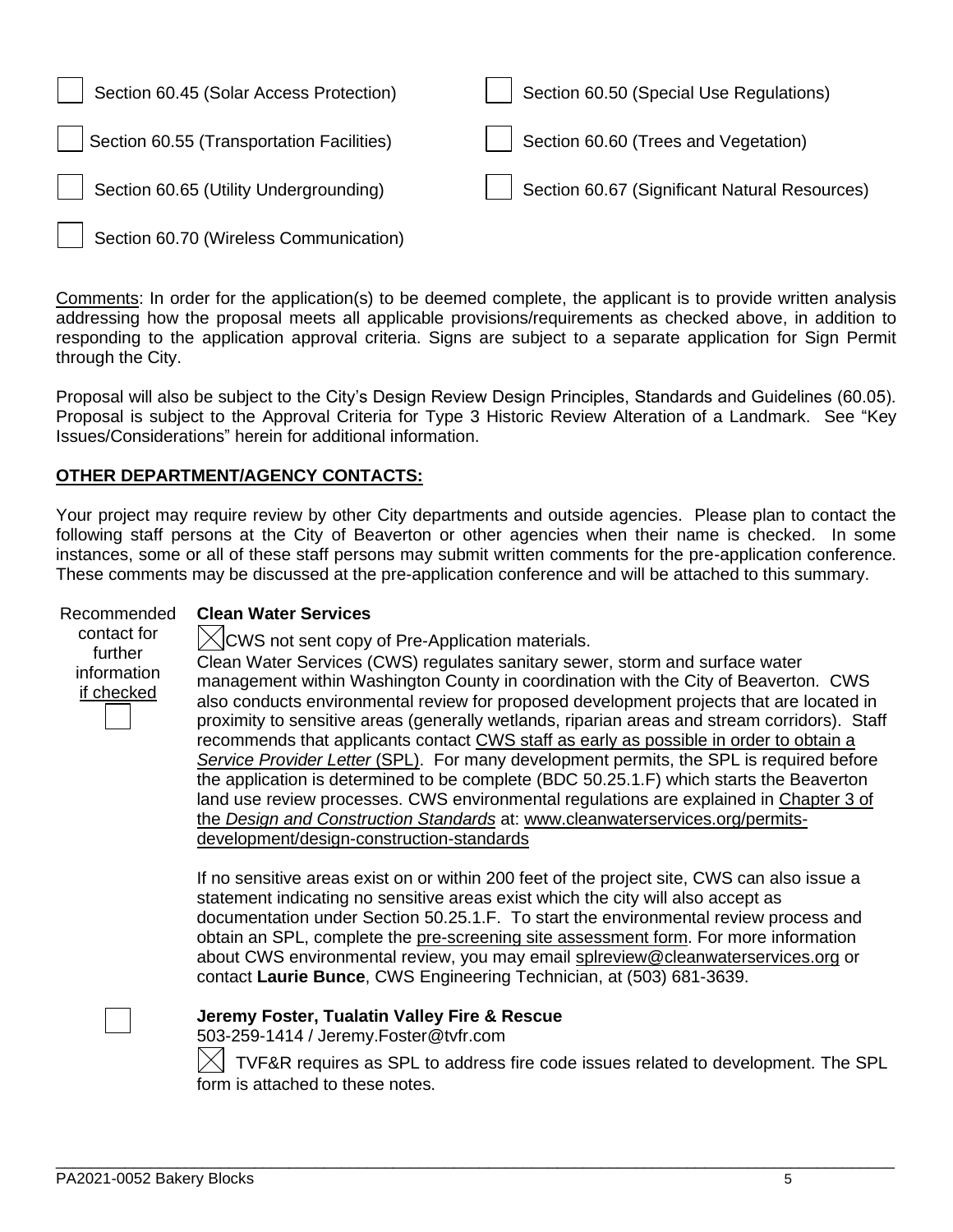| Lawrence Arnbrister, Building, City of Beaverton<br>(503) 526-2408 / larnbrister@beavertonoregon.gov<br>Plans reviewed. No Comments.                                                    |
|-----------------------------------------------------------------------------------------------------------------------------------------------------------------------------------------|
| Kate McQuillan, Senior Transportation Planner, City of Beaverton<br>(503) 526-2427 / kmcquillan@beavertonoregon.gov<br>Plans reviewed. No Comments.                                     |
| Naomi Patibandla, Site Development, City of Beaverton, Site Development<br>(503) 526-2513 / npatibandla@beavertonoregon.gov<br>Plans reviewed. No Comments.                             |
| Naomi Vogel, Washington County Land Use and Transportation<br>naomi_vogel@co.washington.or.us (503) 846-7639<br>Washington County was not sent copies of the Pre-Application materials. |

#### **KEY ISSUES/CONSIDERATIONS:**

**Staff has identified the following key development issues, or design consideration or procedural issues that you should be aware of as you prepare your formal application for submittal. The identification of these issues or considerations here does not preclude the future identification of other key issues or considerations:**

- 1. **Applications.** Herein staff has identified the application for a **Modification of a Decision- Historic Review, Alteration of a Landmark** and **Downtown Design Review Compliance Letter.** 
	- a. **Modification of a Decision – Historic Review** is needed to modify the previously approved Historic Review application which included the removal of the porch enclosure. The narrative should address the proposed retention of the porch enclosure as the element of the decision to be modified. Responses will need to be made to the Modification of a Decision additional approval criteria in 50.95 in addition to the standard approval criteria in Chapter 40. The application should focus only on the proposed modification and should not include re-review of the other previously approved elements of the Historic Review which are not subject to modification.
	- b. **Downtown Design Review Compliance Letter.** Responses to applicable Design Standards and Guidelines for the downtown area is now found in Chapter 70 and are different than those in place when the previous approval was sought. Responses are only needed to Design Standards which are applicable to the proposed façade change.
- 2. **Service Provider Letters (SPL).** The City of Beaverton requires service provider letters from special districts who provide services to the subject site. Service Provider Letters are required prior to your application being deemed complete in the land use process. Staff has identified the following service provider letters as applicable to your proposal:

 $\Box$ 

a. **Clean Water Services (CWS):** All development within the City requires a Clean Water Services SPL for environmental review. Information can be found at Clean Water Services Website [https://www.cleanwaterservices.org/permits-development/step-by-step-process/environmental](https://www.cleanwaterservices.org/permits-development/step-by-step-process/environmental-review/)[review/](https://www.cleanwaterservices.org/permits-development/step-by-step-process/environmental-review/) This is not required unless additional changes are proposed which affect the site and not just the building.